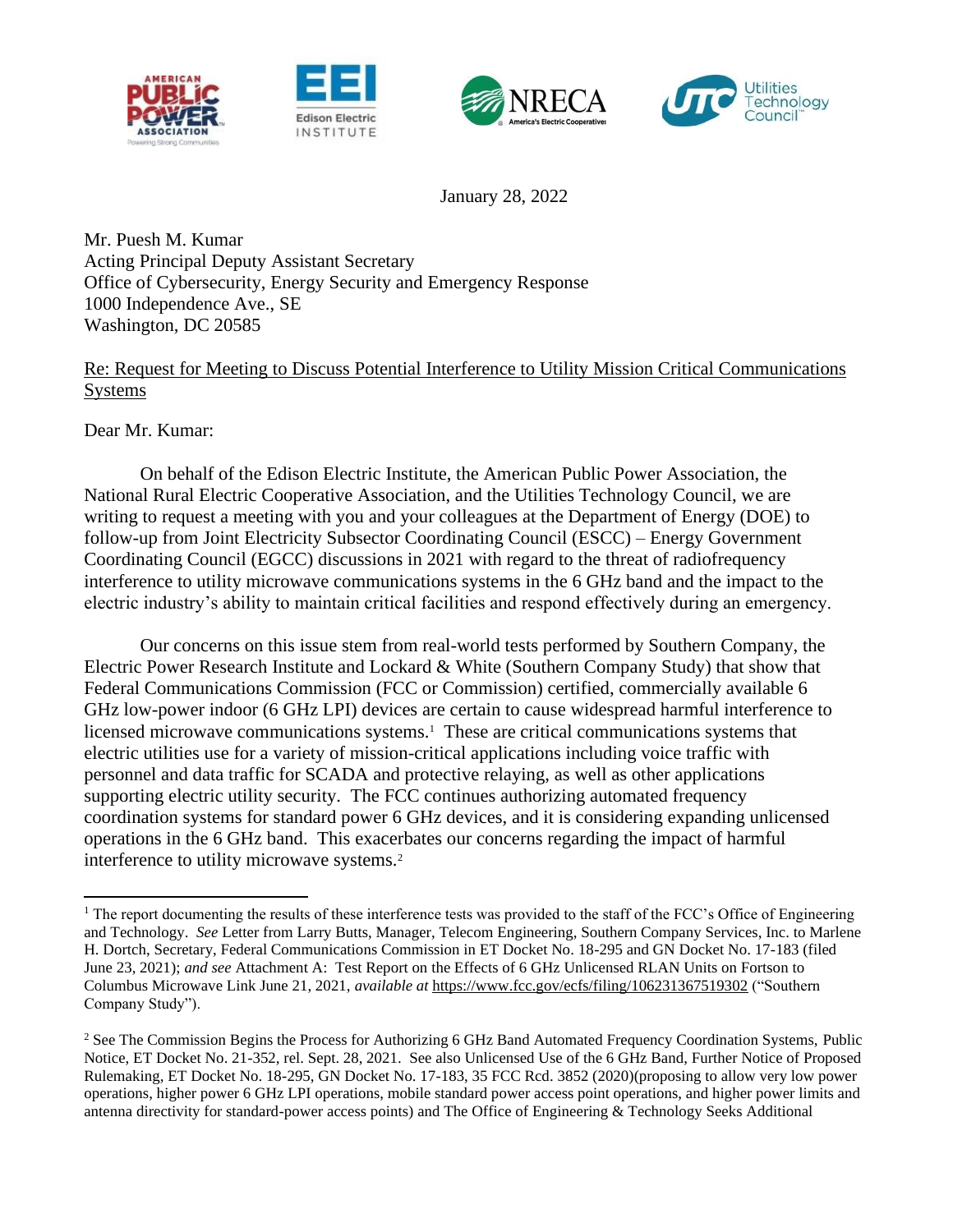It is our hope that by working together we can avoid what the nation has seen play out in recent weeks between the airlines, the Federal Aviation Administration, the Department of Transportation, the White House, the FCC, and wireless communications carriers over harmful interference from 5G towers near airports.

We would be pleased to meet with you at your earliest convenience to further discuss our concerns around the reliability impact from harmful interference from 6 GHz LPI devices operating in the 6 GHz band, and discuss facilitating an interagency discussion and collaboration with the FCC on this issue.

Thank you for your consideration of this meeting request and we look forward to your reply. If you have any questions, please contact the undersigned.

Sincerely,

#### EDISON ELECTRIC INSTITUTE

/s/ Aryeh B. Fishman Aryeh B. Fishman Associate General Counsel, Regulatory Legal Affairs 701 Pennsylvania Avenue NW Washington, D.C. 2000 202-508-5023

#### AMERICAN PUBLIC POWER ASSOCIATION

/s/ Corry Marshall Corry Marshall Senior Government Relations Director American Public Power Association 2451 Crystal Dr., Suite 1000 Arlington, VA 22202 202-467-2939

Information Regarding Client-to-Client Communications in the 6 GHz Band, Public Notice, DA 21-7, ET Docket No. 18- 295, GN Docket No 17-183 (Jan. 11, 2021).